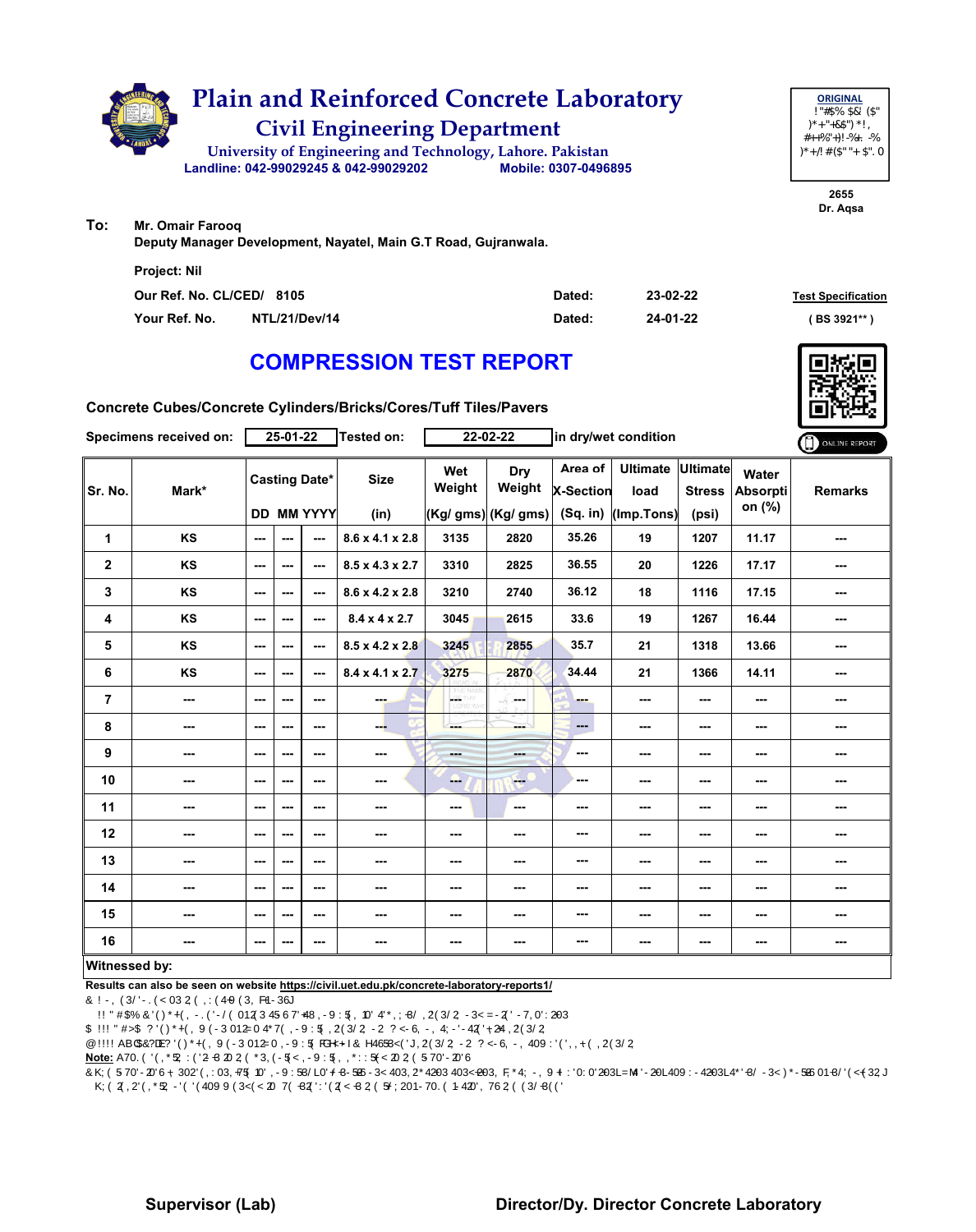

**2766 Dr. M. Yousaf**

**To: (Sh. Muhammad Tariq), Engineer REC The Help Care Society (TAC). (Contractor; M/S Muhammad Ashfaq Ch & Sons Pvt. Ltd.)**

**Project: Construction of Extension Block (The Help Care Society) TAC School Johar Town, Lahore.**

| Our Ref. No. CL/CED/ 8106 |                  | Dated: | 23-02-22 | <b>Test Specification</b> |
|---------------------------|------------------|--------|----------|---------------------------|
| Your Ref. No.             | <b>JTC EXT-4</b> | Dated: | 14-02-22 | (ASTM C39)                |

# **COMPRESSION TEST REPORT**



**Concrete Cubes/Concrete Cylinders/Bricks/Cores/Tuff Tiles/Pavers**

|                | <b>Specimens received on:</b> |         | 14-02-22     |                                           | Tested on:          |                          | 23-02-22                             |                                         | in dry/wet condition                    |                          |                                    | ONLINE REPORT       |
|----------------|-------------------------------|---------|--------------|-------------------------------------------|---------------------|--------------------------|--------------------------------------|-----------------------------------------|-----------------------------------------|--------------------------|------------------------------------|---------------------|
| Sr. No.        | Mark*                         |         |              | <b>Casting Date*</b><br><b>DD MM YYYY</b> | <b>Size</b><br>(in) | Wet<br>Weight            | Dry<br>Weight<br>(Kg/ gms) (Kg/ gms) | Area of<br><b>X-Section</b><br>(Sq. in) | Ultimate Ultimate<br>load<br>(Imp.Tons) | <b>Stress</b><br>(psi)   | Water<br><b>Absorpti</b><br>on (%) | <b>Remarks</b>      |
| 1              | <b>Raft Footing</b>           | 17      | 1            | 2022                                      | 6Diax12             | $\overline{\phantom{a}}$ | 13                                   | 28.28                                   | 30                                      | 2376                     | ---                                | <b>Non Engraved</b> |
| $\mathbf 2$    | <b>Raft Footing</b>           | 17      | $\mathbf{1}$ | 2022                                      | 6Diax12             | $\overline{\phantom{a}}$ | 13                                   | 28.28                                   | 26                                      | 2059                     | $\cdots$                           | Non Engraved        |
| 3              | <b>Raft Footing</b>           | 17      | 1            | 2022                                      | 6Diax12             | ---                      | 13.4                                 | 28.28                                   | 26                                      | 2059                     | ---                                | Non Engraved        |
| 4              | ---                           | ---     | ---          | $- - -$                                   | ---                 | $\overline{\phantom{a}}$ | ---                                  | ---                                     | ---                                     | $\sim$                   | ---                                | ---                 |
| 5              | ---                           | $- - -$ | ---          | $- - -$                                   | ---                 | ---                      | ---                                  | ---                                     | ---                                     | $- - -$                  | ---                                | ---                 |
| 6              | ---                           | ---     | ---          | ---                                       | ---                 | ---                      | ---                                  | ---                                     | ---                                     | $\sim$                   | ---                                | ---                 |
| $\overline{7}$ | ---                           | $--$    | ---          | $--$                                      | ---                 | ÷<br>w                   | ---                                  | ---                                     | ---                                     | $--$                     | ---                                | ---                 |
| 8              | ---                           | $--$    | ---          | ---                                       | ---                 | ---                      | ---                                  | $\qquad \qquad \cdots$                  | $--$                                    | $\overline{\phantom{a}}$ | ---                                | ---                 |
| 9              | ---                           | ---     | ---          | $--$                                      | ---                 | <b>Hotel</b>             | ---                                  | ---                                     | ---                                     | ---                      | ---                                |                     |
| 10             | ---                           | $--$    | $--$         | $--$                                      |                     | -                        | <b>Fee</b>                           | ---                                     | ---                                     | $--$                     | ---                                | ---                 |
| 11             | ---                           | $--$    | ---          | $--$                                      |                     | $\overline{\phantom{a}}$ | ---                                  | ---                                     | ---                                     | ---                      | ---                                | ---                 |
| 12             | ---                           | ---     | ---          | ---                                       |                     | ---                      | ---                                  | ---                                     | ---                                     | ---                      | ---                                |                     |
| 13             | ---                           | ---     | $--$         | $--$                                      | ---                 | ---                      | ---                                  | ---                                     | ---                                     | ---                      | ---                                | ---                 |
| 14             | ---                           | ---     | ---          | $--$                                      | ---                 | ---                      | ---                                  | ---                                     | ---                                     | $\cdots$                 | ---                                | ---                 |
| 15             | ---                           | ---     | ---          | ---                                       | ---                 | ---                      | ---                                  | ---                                     | ---                                     | $\sim$                   | ---                                | ---                 |
| 16             | ---                           | ---     | ---          | ---                                       | ---                 | ---                      | ---                                  | ---                                     | ---                                     | ---                      | ---                                | ---                 |
| Witnessed by:  |                               |         |              |                                           |                     |                          |                                      |                                         |                                         |                          |                                    |                     |

### **Witnessed by:**

**Results can also be seen on website https://civil.uet.edu.pk/concrete-laboratory-reports1/**

1. \* as engraved on the specimens (if any)

2. \*\* BS3921 requires average of ten clay brick samples for crushing strength and water absorption

3. \*\*\* BS5328 requires mean of two cube sample strength at 28 days as characteristic strength

4. \*\*\*\* ACI318-08 requires mean of two sample (6"diax12" cylinder) strength at 28 days as comprerssive strength

**Note:** Above results pertain to the unsealed samples supplied to the laboratory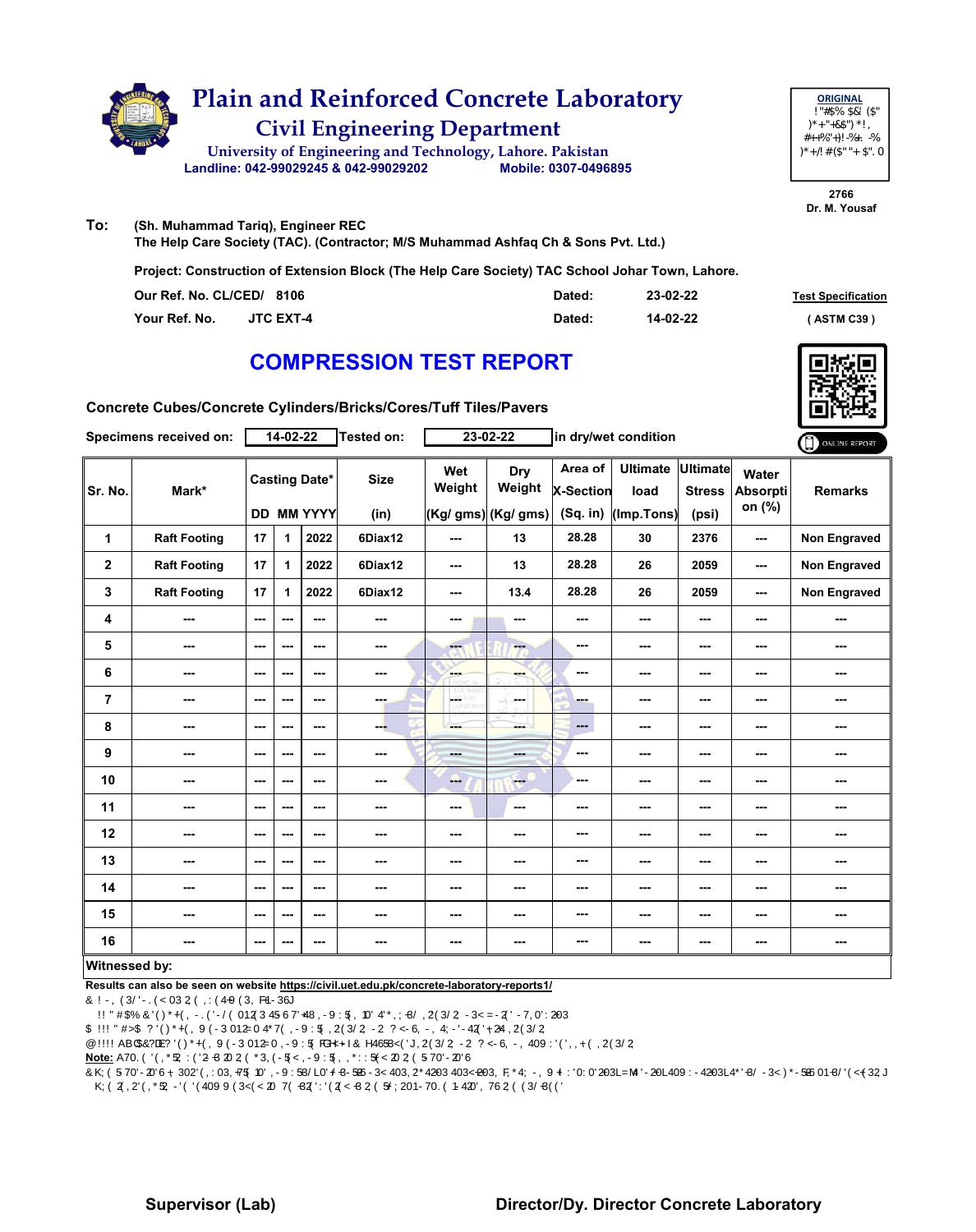

**2786 Dr. M. Yousaf**

**To: (Sh. Muhammad Tariq), Engineer REC The Help Care Society (TAC). (Contractor; M/S Muhammad Ashfaq Ch & Sons Pvt. Ltd.)**

**Project: Construction of Extension Block (The Help Care Society) TAC School Johar Town, Lahore.**

| Our Ref. No. CL/CED/ 8107 |                  | Dated: | 23-02-22 | <b>Test Specification</b> |
|---------------------------|------------------|--------|----------|---------------------------|
| Your Ref. No.             | <b>JTC EXT-5</b> | Dated: | 17-02-22 | <b>ASTM C39)</b>          |

# **COMPRESSION TEST REPORT**



**Concrete Cubes/Concrete Cylinders/Bricks/Cores/Tuff Tiles/Pavers**

|                  | <b>Specimens received on:</b> |         | 17-02-22       |                                           | Tested on:          |                           | 23-02-22                             |                                         | in dry/wet condition                    |                          |                                    | ONLINE REPORT       |
|------------------|-------------------------------|---------|----------------|-------------------------------------------|---------------------|---------------------------|--------------------------------------|-----------------------------------------|-----------------------------------------|--------------------------|------------------------------------|---------------------|
| Sr. No.          | Mark*                         |         |                | <b>Casting Date*</b><br><b>DD MM YYYY</b> | <b>Size</b><br>(in) | Wet<br>Weight             | Dry<br>Weight<br>(Kg/ gms) (Kg/ gms) | Area of<br><b>X-Section</b><br>(Sq. in) | Ultimate Ultimate<br>load<br>(Imp.Tons) | <b>Stress</b><br>(psi)   | Water<br><b>Absorpti</b><br>on (%) | <b>Remarks</b>      |
| 1                | <b>Retaining Wall</b>         | 10      | $\mathbf{2}$   | 2022                                      | 6Diax12             | $\overline{\phantom{a}}$  | 13.2                                 | 28.28                                   | 51                                      | 4040                     | ---                                | Non Engraved        |
| $\mathbf 2$      | <b>Retaining Wall</b>         | 10      | $\overline{2}$ | 2022                                      | 6Diax12             | $\overline{\phantom{a}}$  | 13                                   | 28.28                                   | 44                                      | 3485                     | ---                                | <b>Non Engraved</b> |
| 3                | <b>Retaining Wall</b>         | 10      | $\overline{2}$ | 2022                                      | 6Diax12             | ---                       | 13.2                                 | 28.28                                   | 51                                      | 4040                     | $\overline{\phantom{a}}$           | Non Engraved        |
| 4                | ---                           | ---     | ---            | ---                                       | ---                 | $\overline{\phantom{a}}$  | ---                                  | ---                                     | ---                                     | $--$                     | ---                                | ---                 |
| 5                | ---                           | ---     | ---            | ---                                       | ---                 | ---                       | --                                   | ---                                     | ---                                     | ---                      | ---                                | ---                 |
| 6                | ---                           | ---     | $--$           | ---                                       | ---                 | <b>Albert</b><br>20223-71 | ---                                  | ---                                     | ---                                     | $\overline{\phantom{a}}$ | ---                                | ---                 |
| $\overline{7}$   | ---                           | $- - -$ | ---            | $- - -$                                   | ---                 | ÷<br>w                    | la sua                               | ---                                     | ---                                     | $\sim$ $\sim$            | ---                                | ---                 |
| 8                | ---                           | ---     | $--$           | $--$                                      | ---                 | ---                       | ---                                  | ---                                     | $--$                                    | $\sim$                   | ---                                | ---                 |
| $\boldsymbol{9}$ | ---                           | $- - -$ | ---            | $- - -$                                   | ---                 | <b>STAR</b>               | ---                                  | ---                                     | ---                                     | ---                      | ---                                | ---                 |
| 10               | ---                           | ---     | $--$           | ---                                       |                     | ---                       | $-1$                                 | ---                                     | $--$                                    | ---                      | ---                                | ---                 |
| 11               | ---                           | $--$    | ---            | ---                                       | ---                 | $\overline{\phantom{a}}$  | ---                                  | ---                                     | ---                                     | ---                      | ---                                |                     |
| 12               | ---                           | ---     | ---            | ---                                       | ---                 | ---                       | ---                                  | ---                                     | ---                                     | ---                      | ---                                | ---                 |
| 13               | ---                           | $--$    | ---            | ---                                       | ---                 | ---                       | ---                                  | ---                                     | ---                                     | ---                      | ---                                | ---                 |
| 14               | ---                           | $--$    | ---            | $--$                                      |                     | ---                       | ---                                  | ---                                     | ---                                     | $\overline{\phantom{a}}$ | ---                                |                     |
| 15               | ---                           | ---     | ---            | ---                                       | ---                 | ---                       | ---                                  | ---                                     | ---                                     | ---                      | ---                                |                     |
| 16               |                               | ---     | ---            | ---                                       | ---                 | ---                       | ---                                  | ---                                     | ---                                     | ---                      | ---                                | ---                 |
| Witnessed by:    |                               |         |                |                                           |                     |                           |                                      |                                         |                                         |                          |                                    |                     |

### **Witnessed by:**

**Results can also be seen on website https://civil.uet.edu.pk/concrete-laboratory-reports1/**

1. \* as engraved on the specimens (if any)

2. \*\* BS3921 requires average of ten clay brick samples for crushing strength and water absorption

3. \*\*\* BS5328 requires mean of two cube sample strength at 28 days as characteristic strength

4. \*\*\*\* ACI318-08 requires mean of two sample (6"diax12" cylinder) strength at 28 days as comprerssive strength

**Note:** Above results pertain to the unsealed samples supplied to the laboratory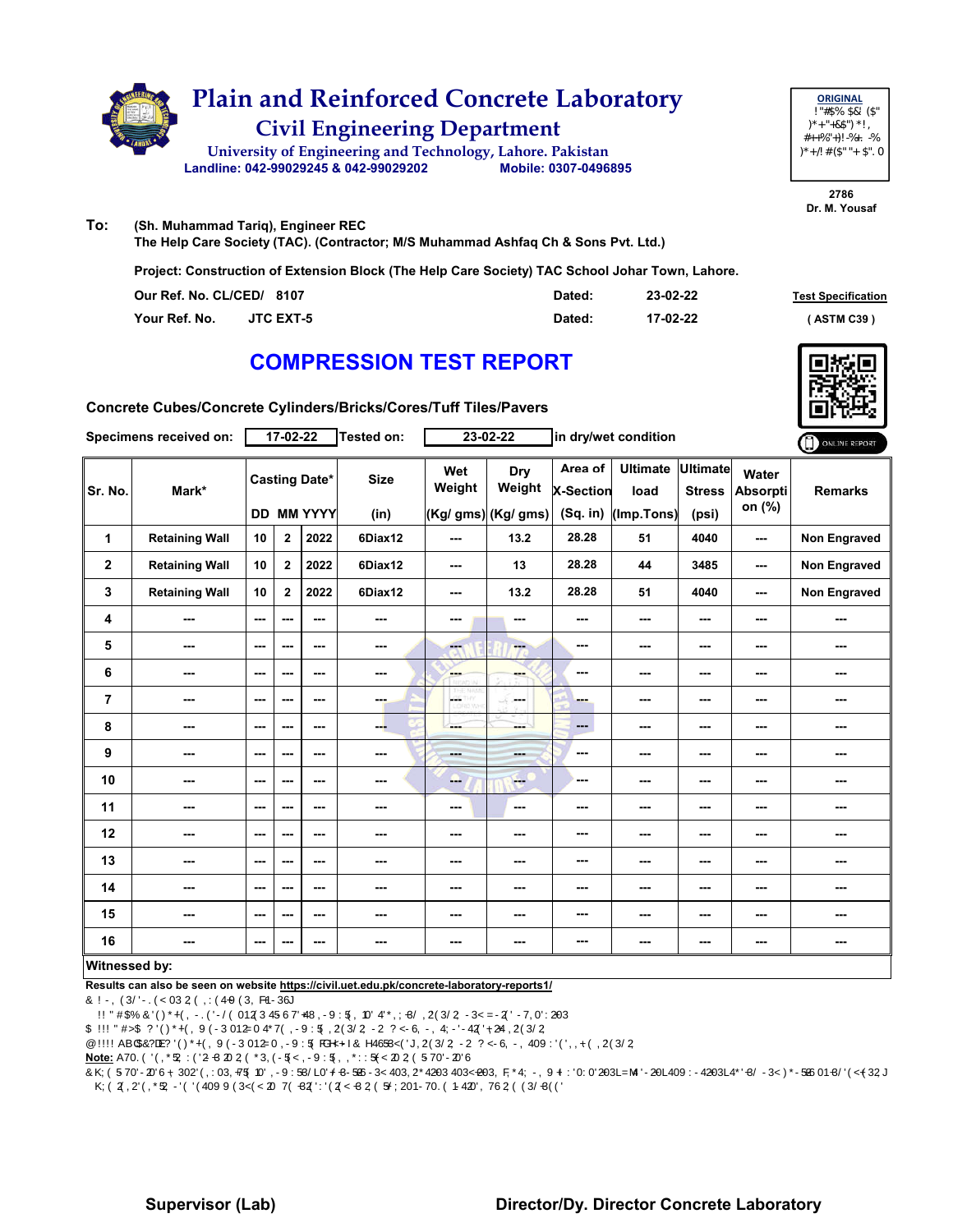

> **2783 Dr. Aqsa**

**To: Engr. Hassan Mahmood, Resident Engineer G3 Engineering Consultants (Pvt) Ltd. (Contractor; M/s Ghousia Engg. & Const. Pvt Ltd Lahore.)**

**Project: Construction of DHA Newlife Residency Appartments at 273/1 Q Block Phase-II, Lahore.**

| Our Ref. No. CL/CED/ 8108 |                    | Dated: | 23-02-22 | <b>Test Specification</b> |
|---------------------------|--------------------|--------|----------|---------------------------|
| Your Ref. No.             | G3/DHA/-NLD/RE/030 | Dated: | 16-02-22 | ASTM C39 '                |

# **COMPRESSION TEST REPORT**

**Concrete Cubes/Concrete Cylinders/Bricks/Cores/Tuff Tiles/Pavers**

|                | Specimens received on: |               | $17 - 02 - 22$ |                                           | Tested on:               |                          | 22-02-22                              |                                           | in dry/wet condition                  |                                           |                                    | ONLINE REPORT            |
|----------------|------------------------|---------------|----------------|-------------------------------------------|--------------------------|--------------------------|---------------------------------------|-------------------------------------------|---------------------------------------|-------------------------------------------|------------------------------------|--------------------------|
| Sr. No.        | Mark*                  |               |                | <b>Casting Date*</b><br><b>DD MM YYYY</b> | <b>Size</b><br>(in)      | Wet<br>Weight            | Dry<br>Weight<br>$(Kg/gms)$ (Kg/ gms) | Area of<br><b>X-Section</b><br>$(Sq.$ in) | <b>Ultimate</b><br>load<br>(Imp.Tons) | <b>Ultimate</b><br><b>Stress</b><br>(psi) | Water<br><b>Absorpti</b><br>on (%) | <b>Remarks</b>           |
| 1              | Columns (5000 Psi)     | 8             | $\mathbf{2}$   | 2022                                      | 6Diax12                  | $\overline{\phantom{a}}$ | 14                                    | 28.28                                     | 57                                    | 4515                                      | $\overline{\phantom{a}}$           | Engraved                 |
| $\mathbf{2}$   | Columns (5000 Psi)     | 8             | $\mathbf{2}$   | 2022                                      | 6Diax12                  | ---                      | 14                                    | 28.28                                     | 62                                    | 4911                                      | ---                                | Engraved                 |
| 3              | Columns (5000 Psi)     | 8             | $\mathbf{2}$   | 2022                                      | 6Diax12                  | ---                      | 13.4                                  | 28.28                                     | 63                                    | 4990                                      | ---                                | <b>Non Engraved</b>      |
| 4              | ---                    | ---           | ---            | ---                                       | ---                      | ---                      | ---                                   | ---                                       | ---                                   | $--$                                      | ---                                | $\sim$ $\sim$            |
| 5              | ---                    | ---           | ---            | ---                                       | $\overline{\phantom{a}}$ | <b>Fee</b>               | ---                                   | ---                                       | ---                                   | $--$                                      | ---                                | ---                      |
| 6              | ---                    | ---           | ---            | ---                                       | $\cdots$                 | <b>SHOP</b><br>2227 APS  | ---                                   | ---                                       | ---                                   | $--$                                      | ---                                | ---                      |
| $\overline{7}$ | ---                    | $\sim$ $\sim$ | ---            | $--$                                      | ---                      | <b>LOSTHY</b>            | in men                                | ---                                       | ---                                   | $--$                                      | ---                                | ---                      |
| 8              | ---                    | ---           | ---            | ---                                       | ---                      | ---                      | ---                                   | ---                                       | ---                                   | ---                                       | ---                                | $\overline{\phantom{a}}$ |
| 9              | ---                    | ---           | ---            | ---                                       | ---                      | <b>House</b>             | and in                                | ---                                       | ---                                   | ---                                       | ---                                | ---                      |
| 10             | ---                    | $\sim$ $\sim$ | ---            | $--$                                      | ---                      | --                       | $-$                                   | ---                                       | ---                                   | ---                                       | ---                                | ---                      |
| 11             | ---                    | ---           | ---            | ---                                       | ---                      | ---                      | ---                                   | ---                                       | ---                                   | ---                                       | ---                                | ---                      |
| 12             | ---                    | $\sim$ $\sim$ | ---            | $- - -$                                   | ---                      | ---                      | ---                                   | ---                                       | ---                                   | ---                                       | ---                                | ---                      |
| 13             | ---                    | $\sim$ $\sim$ | ---            | $- - -$                                   | $\sim$                   | ---                      | ---                                   | ---                                       | ---                                   | ---                                       | ---                                | ---                      |
| 14             | ---                    | $--$          | ---            | $--$                                      | $\cdots$                 | ---                      | ---                                   | ---                                       | ---                                   | ---                                       | ---                                | ---                      |
| 15             | ---                    | ---           | ---            | ---                                       | ---                      | ---                      | ---                                   | ---                                       | ---                                   | ---                                       | ---                                | ---                      |
| 16             | $-$                    | ---           | ---            | $\overline{\phantom{a}}$                  | ---                      | ---                      | ---                                   | ---                                       | ---                                   | ---                                       | ---                                | ---                      |
| Witnessed by:  |                        |               |                |                                           |                          |                          |                                       |                                           |                                       |                                           |                                    |                          |

**Results can also be seen on website https://civil.uet.edu.pk/concrete-laboratory-reports1/**

1. \* as engraved on the specimens (if any)

2. \*\* BS3921 requires average of ten clay brick samples for crushing strength and water absorption

3. \*\*\* BS5328 requires mean of two cube sample strength at 28 days as characteristic strength

4. \*\*\*\* ACI318-08 requires mean of two sample (6"diax12" cylinder) strength at 28 days as comprerssive strength

**Note:** Above results pertain to the unsealed samples supplied to the laboratory